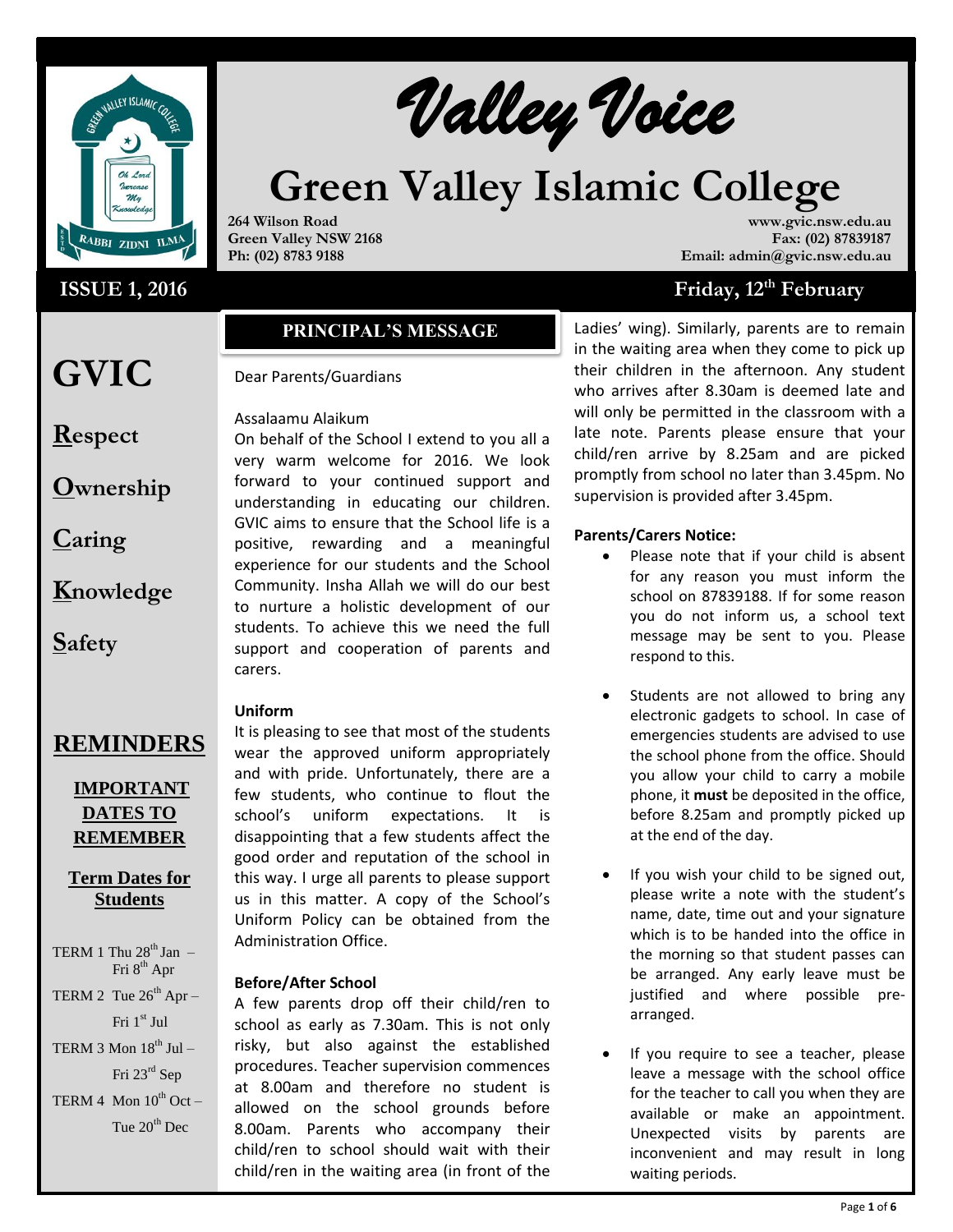Whilst interaction between students can be unruly it is not appropriate to discipline another parents' child whilst on school grounds. Physical contact can be an assault and is a serious matter. Parents with concerns about the interaction between students on school grounds must address their concerns to their child's class teacher.

Parents with concerns regarding their child's learning are encouraged to schedule a meeting with their child's teacher so concerns can be given the attention they deserve. Collection, drop off and while on duty is when staff are busiest, and at these times, staff may not be able to give your concerns their full attention.

- Parents are expected to interact civilly with staff, students and other parents at all times. Abusive language, raising your voice, insulting or violent behaviour to **anyone** on School grounds is inappropriate.
- As role models parents are expected to follow traffic rules around the School and directions from teachers on duty on School grounds. It is our duty to educate our children to use the roads safely. Double parking, stopping in no stopping zones, not using the pedestrian crossing where provided, etc is a display of inappropriate behaviour which compromises the safety of our children.

# **School Photos**

MSP Photography will be visiting the school on:

- Thursday,  $18^{th}$  February (ID 7-12)
- Tuesday,  $1^{st}$  March (Primary)
- Thursday,  $3^{rd}$  March (High)

# **DEPUTY PRINCIPAL'S (SECONDARY) MESSAGE**

#### **Welcome**

Welcome back to a new school year at Green Valley Islamic College. We would like to extend a special welcome to all our new Year 7 students and parents and other students who have joined our High School this year for the first time. Our capable Year 7 students have settled into their new routines enjoying their new subjects and activities. We have been impressed with Year 7 students and their transition into High School. Well done Year 7 and keep up the great effort! On that note, all other students have settled well into their classes.

We acknowledge the following staff that have joined our High School teaching team: Mr Riaaz Ali in the Science Department, Ms Samira Sara, Ms Houda El-Daou, Ms Nicola Brough and Ms Iman Ladkani in English/HSIE.

All students are required to have their text books and necessary equipment as soon as possible so that their learning is not hindered.

It is important that the school has the continuous support of all parents to achieve it's next milestone. We request parents to plan their holidays paying special consideration to their **child's Examination and learning requirements. All holidays must be taken in the school breaks.**

# **HSC 2015**

Congratulations to our 2015 Year 12 students for their success in HSC Examination, gaining an ATAR score for entry into the Tertiary Institution of their choice and enrolling into the Degree courses in Design and Architecture, Civil Engineering, Surveying, Medical Science, Commerce & law, Occupational Therapist, Bachelor of Business Administration, Journalism, Psychology, Health Science, Bachelor of Primary Teaching, Secondary Teaching, Dentistry, Social Sciences and Sports Science.

Congratulations to Nubaisha Ali for attaining the highest ATAR and earning the title of "Dux 2015". 89% of the examinations sat for the HSC were between Bands 4-6, only 11% were Band 3 or below.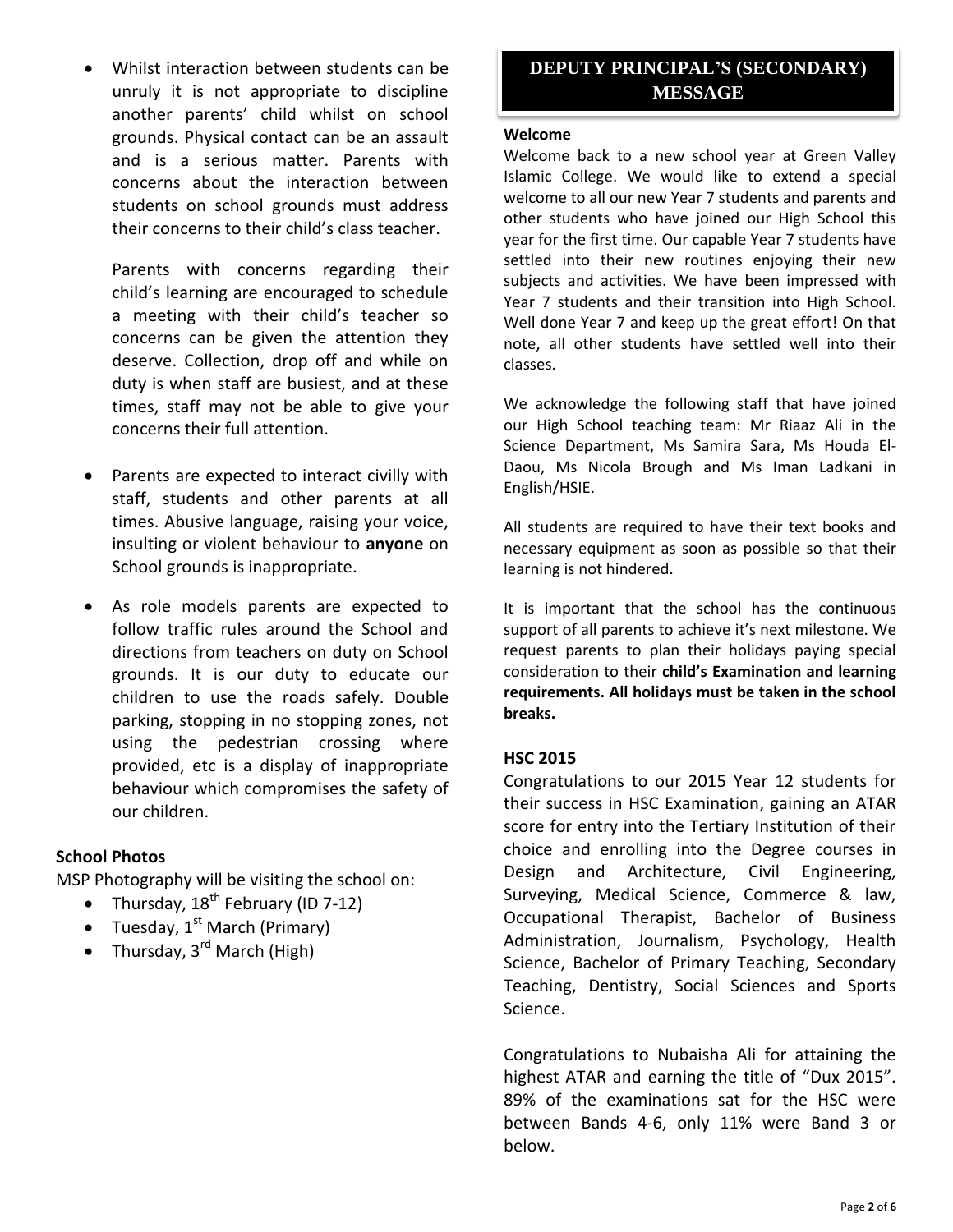## **Vaccination**

All Year 7 students will be receiving the first round of vaccination on Monday,  $15<sup>th</sup>$  February. Information packs for parents and students have been distributed to the students.

**Important notes regarding the 2016 School Vaccination Program from the Public Health Unit Immunisation Team:**

- Year 7 students may commence the course of vaccinations at any of the 3 visits (any outstanding doses of HPV will be completed at school in when the students are in Year 8).
- If a Year 7 parent would prefer their child to be vaccinated at the GP instead of the school program, they may do so (PLEASE NOTE: vaccines are only available for free while the child is in Year 7 and a GP consultation fee may apply).
- Any parents wishing to withdraw consent for their child's vaccinations at school are required to provide a letter in writing to the school (to be provided to the Team leader at the next vaccination clinic or faxed to the Public Health Unit 'Attention: School Vaccination Team' Fax: 8778 0838).
- As per the 2015 school vaccination program, the Public Health Unit will continue to offer catch-up doses of HPV to year 8 students who commenced the course of HPV in Year 7 and did not complete it (the Public Health Unit has these student's consent forms and will bring them to each visit. The Health Unit will SMS the parent/s of these students to remind them about this catch-up arrangement.

Should parents have any enquiries about the School Vaccination Program, please contact the **SWSLHD Public Health Unit Immunisation Team via 8778 0855**.

#### **Calendar of Events**

For Term calendar of events please visit our website: *[www.gvic.nsw.edu.au.](http://www.gvic.nsw.edu.au/)*

# **FROM THE ENGLISH DEPARTMENT**

The English Faculty would like to welcome all students to a busy and productive 2016. Each class has been given their book lists and assessment schedules for the year to assist in organisation. Students are reminded to ensure that all homework and assessments are submitted on time in adherence with the Board of Studies requirements.

The English Faculty will continue to enter our talented and enthusiastic students in Writing, Debating and Public Speaking competitions throughout the year. Students are encouraged to check the English notice board regularly for upcoming events and to liaise with the coordinating teachers.

Students are reminded of the benefits of reading widely a variety of texts to support their learning and enjoyment of English. Please ask your English teacher or the Librarian for recommendations.

Ms Brough English Department

# **FROM THE MATHS DEPARTMENT**

The Mathematics Faculty welcomes students to another exciting year at Green Valley Islamic College. We hope everyone had an enjoyable break and had an opportunity to relax for a while.

Our special welcome to Year 7 students and so far their first couple of weeks at the High School has been impressive with a smooth transition to their new classes.

All classes have settled quickly and the teachers are on their way into teaching the syllabus.

A gentle reminder to all students:

- Students are advised to have a grid book for their Mathematics course and it is a requirement that all students own a calculator.
- Quizzes would be conducted on a weekly basis.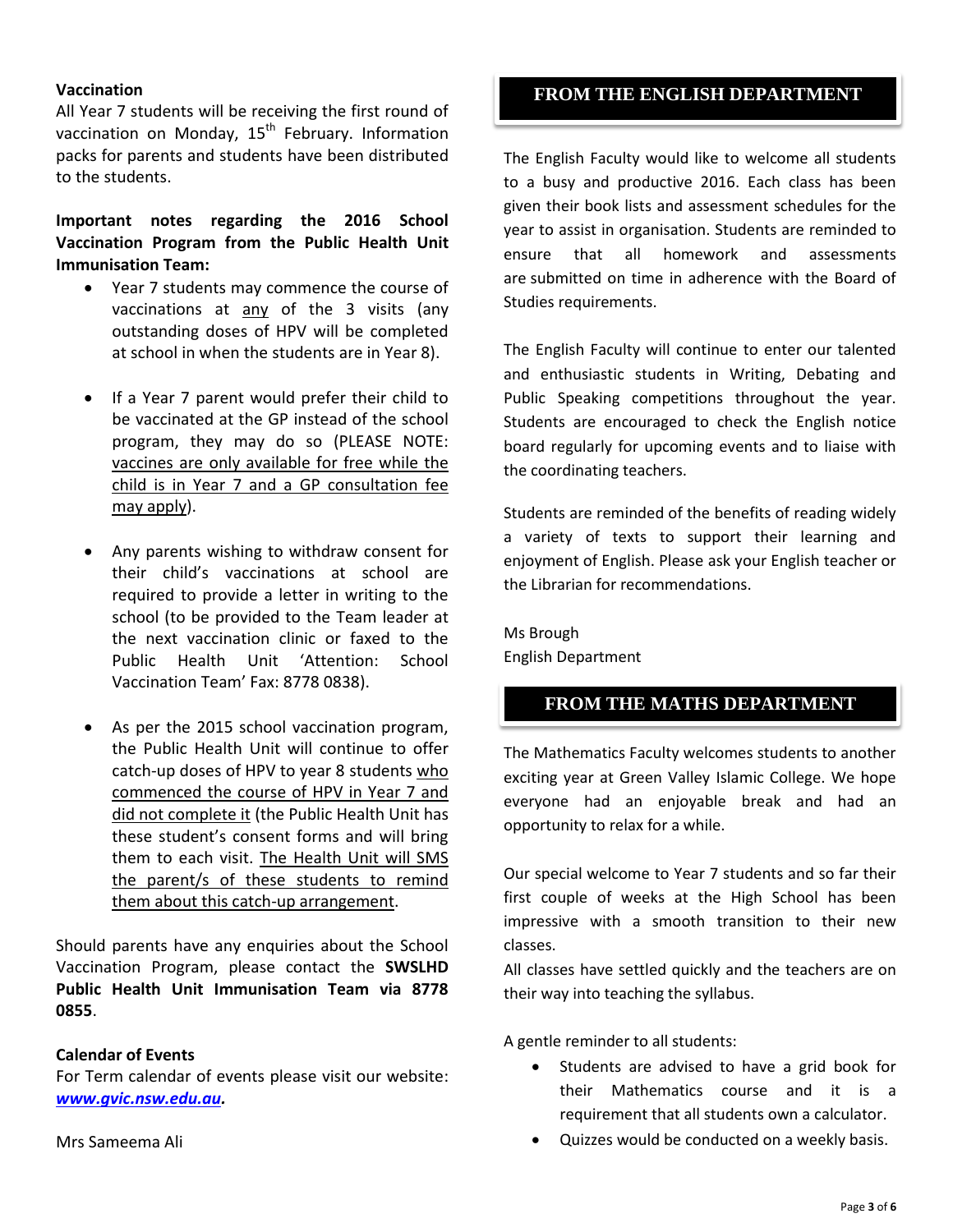Students are expected to be organised and bring all their equipment including the text books to all lessons.

We look forward to another productive year of teaching and learning, working together with our school community to ensure our students achieve their personal best.

### Mr Shiraz

Mathematics Department

# **WELFARE REPORT**

Firstly, we would like to welcome all our students to yet another exciting year at Green Valley Islamic College. We must mention that our newest members to our High School have shown great excitement and enthusiasm into their transition from Primary to Secondary School. So far the student behaviour has been nothing short of impressive. We encourage students to continue with their interest and positivity.

A reminder to all the boys:

- All boys must wear a tie and a black belt along with the other requirements to the school every day except on Wednesdays.
- Only black leather school shoes with grips on the sole are allowed – no dress shoes or shoes with hard heels.
- The hair has to be cut to an acceptable length and combed neatly – haircuts with levels or anything shorter than number 2 on the side would not be accepted.

Once again, we welcome all students and advise them to have a very organised and disciplined approach to their studies and their school life to be successful.

Green Valley Islamic College has chosen to visit Camp Yarramundi again as it has become part of our tradition. The YMCA of Sydney's outdoor Education Centre is located near Richmond. The YMCA has been running camps and Outdoor Education Programs for over 35 years and maintains a progressive approach to providing opportunities for children to have fun and

develop skills and personal qualities through interaction and challenge in the outdoors.

This is achieved through sequenced programming, and by matching adventure and challenge to the skill and ability levels of children of all ages. By utilising the very best facilities along with qualified and enthusiastic staff, YMCA and the supervising teachers are committed to ensuring that every child attending the camp has an enjoyable and valuable experience in a safe and caring environment. All the programs are run in line with YMCA's core values of honesty, caring, respect and responsibility.

#### **The dates are:**

28/4/16 to 29/4/16 for Year 7 girls – 1 night 2 days  $2/5/16$  to  $3/5/16$  for Year 7 boys  $-1$  night 2 days

| Departure time: | 8.45am (after Roll Call) |
|-----------------|--------------------------|
| Return time:    | Approximately 3.30pm     |

NO ELECTRONIC GADGETS will be permitted, if seen they will be confiscated and the mobile phone/electronic gadgets policy will be implemented. The student may not be allowed to attend any future excursions.

Vegetarian food will be provided and prayer facilities will be available. Students will be receiving the note by next week containing more details about the trip.

Should you require any further information, please call Mrs Chouman.

#### **Diaries**

Each student owns a school diary to help them manage their time effectively and organise their work/studies appropriately. The diary is an effective communication medium between teachers and parents as parents can write in the diary and teachers are expected to respond. All students are expected to bring their diary to every lesson. Positive and negative incidents are to be included in the diary. Teachers need to sign the diary if a student needs to step out of the class, for example, the restroom, sickbay, front office. Parents are required to sign the diary every week and the welfare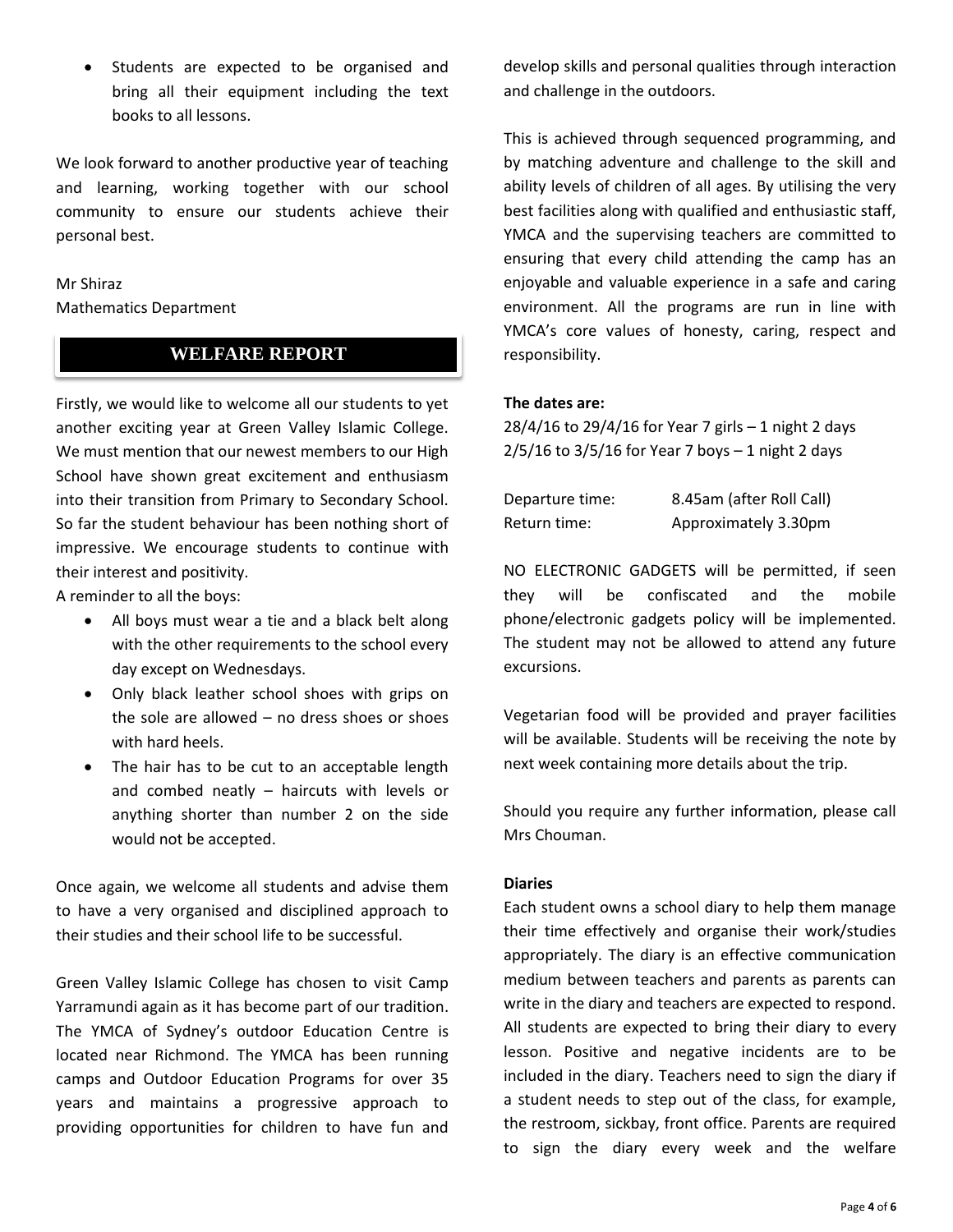coordinators will be notified if a student does not bring their diary or have three missing parent/carer signatures.

Mr Shiraz and Mrs Chouman Discipline and Welfare Coordinators

# **DEPUTY PRINCIPAL'S (PRIMARY) HIGHLIGHTS**

# Assalaam Alaikum

On behalf of Primary, I would like to welcome our students and their parents to the 2016 academic year. We would also like to extend a very special warm welcome to our kindergarten students, who have settled in remarkably well. Insha Allah, with parental support we will ensure that each student is given every opportunity to attain quality education. We urge parents to regularly remind students about the need to follow study routines and engage in not only homework but explore other motivating resources such as Mathletics, Study Ladder, Literacy Pro (Lexile) and Bug Club. To cater for a safe and supportive learning environment, it is vital that the parents and teachers work collaboratively to address any concern. Please voice your issues through the grievance form from the school office and the matter will be dealt with ASAP.

# **Calendar of Events for Term 1**

| Date/ Week                       | Event                         |
|----------------------------------|-------------------------------|
| Weeks $2 - 11$ Tuesdays          | Years 3 and 5 After School    |
| & Thursdays                      | <b>Support Classes</b>        |
| Weeks $2 - 11$ Tuesdays          | Years 1, 2, 4 and 6 After     |
|                                  | <b>School Support Classes</b> |
| Week $4 -$ Wed. $17^{\text{th}}$ | Primary Health and Safety     |
| Feb.                             | Day                           |
| Week 5 – Wed. $24^{\text{th}}$   | PBS and SRC (Prefects)        |
| Feb.                             | Induction                     |
| Week $6$ – Tues. $1st$           | Primary School Photo Day      |
| March                            |                               |
| Week $8$ – Fri, $18^{th}$        | Harmony Day                   |
| March                            |                               |
| Week 9                           | Primary Term<br>One           |
|                                  | Assessments                   |
| Week $11 -$ Mon. $4^{th}$        | Primary Portfolios submitted  |
| April                            | to parents                    |



# **After School Support Program**

Years 1, 2, 4 and 6 will have access to the support classes that commenced on Tuesday, 2<sup>nd</sup> February (Week 2). The lessons will be for an hour  $(3:30 -$ 4:30pm). Years 3 and 5 will have Literacy classes on Tuesdays and Numeracy sessions on Thursdays, starting from Week 2 as well. Parents are requested to include extra sandwiches or fruit slices in their child's lunch boxes as students will be allowed 10 minutes (3:20 – 3:30pm) to eat and refresh. Parents are also requested to adhere to the guidelines of the program and siblings who are not participating need to be picked up by 3:45pm after school. Students enrolled in support classes need to be picked up at 4:30pm. Please encourage students to participate and be prompt to ensure the safety of students. For further queries, please contact the class teacher through the school office.

#### **Term One Assessment**

Parents are reminded that exams are scheduled for Week 9, commencing on  $21^{st}$  of March 2016. Assessment timetable and a brief description of areas to be tested will be submitted to parents by Week 3. Students will benefit with regular reading and using elearning resources such as Mathletics, Bug Club and Literacy Pro (Lexile). Students are also provided reading folders and Premier's Reading Challenge books to develop reading skills. Please liaise with your child's class teacher if you have further queries regarding examinations.

#### **Uniform/ Dress Code**

Proper uniform does not only instil a sense of pride and belonging, it is designed to cater for safety requirements around daily school activities, especially